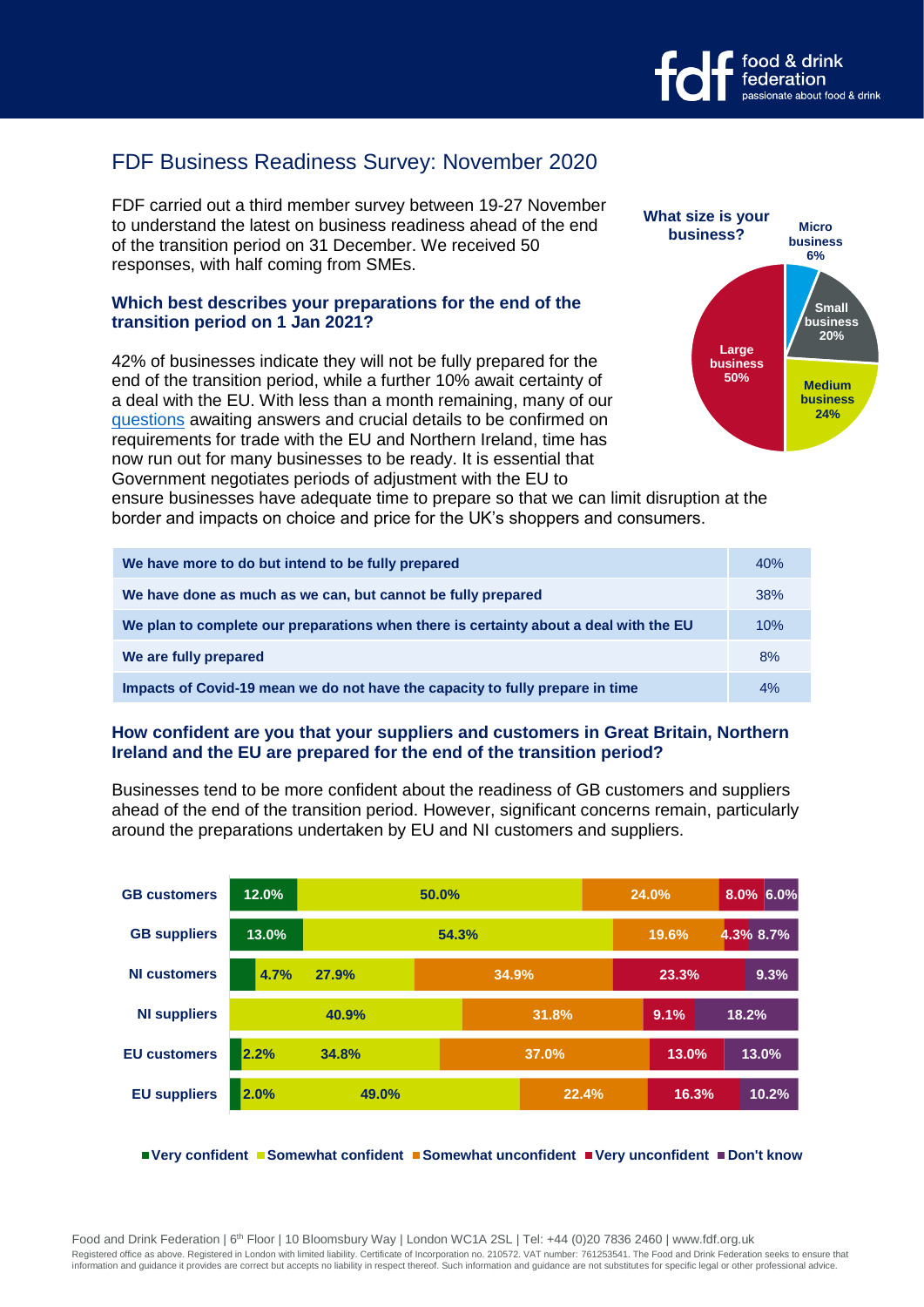#### **How confident are you that the ports used by your business in these countries will be fully prepared for the end of the transition period?**

There are widespread concerns about the readiness of all UK and near EU ports for the end of the transition period. Businesses are most concerned about readiness at ports in England and NI, while a significant share are not clear on preparations at ports in Scotland and Wales. The current disruption that many manufacturers are facing at Felixstowe is adding greatly to concerns about the readiness of ports in England.

| <b>England</b>     | 24.5%         |       |       | 34.7% |                | 30.6% | 10.2% |
|--------------------|---------------|-------|-------|-------|----------------|-------|-------|
| ΝI                 | 12.8%         |       | 35.9% |       | 12.8%<br>38.5% |       |       |
| <b>Scotland</b>    | 20.0%         |       | 20.0% | 30.0% | 30.0%          |       |       |
| <b>Wales</b>       |               | 30.0% | 10.0% | 30.0% |                | 30.0% |       |
| <b>ROI</b>         | 2.7%          | 32.4% |       | 27.0% |                | 21.6% | 16.2% |
| <b>Belgium</b>     |               | 40.0% |       | 16.7% | 20.0%          |       | 23.3% |
| <b>France</b>      | 2.5%          | 35.0% |       | 25.0% |                | 20.0% | 17.5% |
| <b>Netherlands</b> | 3.0%<br>39.4% |       | 24.2% |       | 18.2%          | 15.2% |       |

**Very confident Somewhat confident Somewhat unconfident Very unconfident Don't know**

#### **After the transition period ends, which best describes your plans to supply from Great Britain into Northern Ireland? [includes only businesses selling into NI]**

Increasing from our October survey, we now find that nearly two in every five businesses are planning to pause or reduce deliveries while they adapt to meet new, and often unconfirmed requirements, or while they assess the continued viability of their business supplying into NI.

| No changes – we will continue to supply from GB into NI                                 | 60.5%   |
|-----------------------------------------------------------------------------------------|---------|
| We plan to pause GB-NI deliveries to ensure we can be legally compliant with NI rules   | 20.9%   |
| We plan to pause deliveries from GB to NI while we assess if it remains a viable market | 11.6%   |
| We plan to reduce the volume of goods sold from GB to NI                                | $4.7\%$ |
| Don't know                                                                              | 2.3%    |

#### **Are you clear about what your business must do to comply with labelling requirements in Great Britain, Northern Ireland and EU?**

Clarity on labelling requirements is improving, however a significant share of businesses continue to struggle with a lack of clarity, particularly for trade into Northern Ireland.

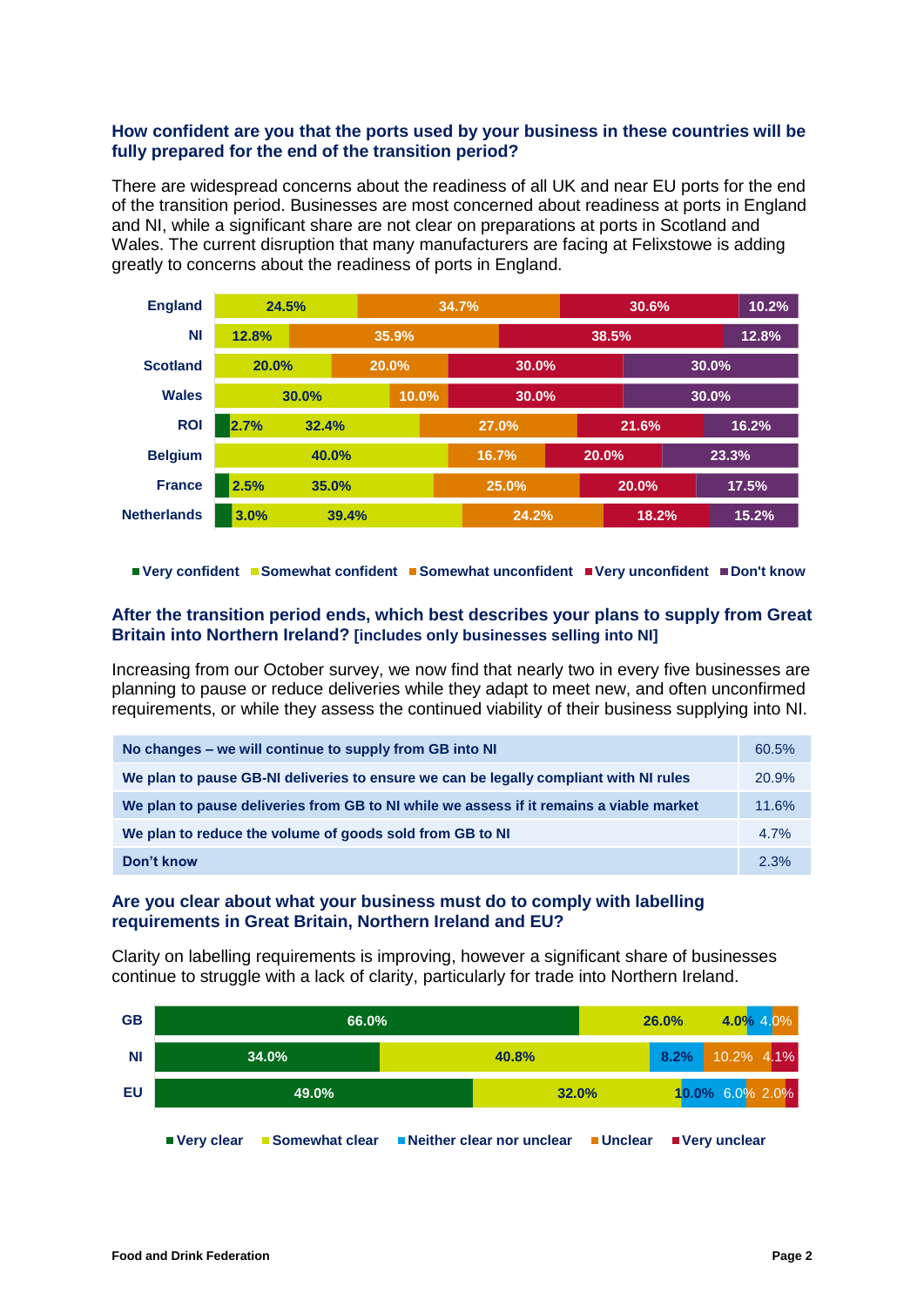### **Which of these preparations have you undertaken for 1 Jan 2021?**

The share of businesses that have undertaken preparations has increased in all categories. As we move into the final weeks ahead of the end of the transition period, we also see the share of businesses that have stockpiled ingredients and raw materials, finished products and packaging has increased significantly since our previous survey in October.

|                                                                   | We have<br>done this | do this | We plan to No plans to<br>do this |       | We don't<br>Don't know need to do<br><b>this</b> | We don't<br>know how<br>to do this |
|-------------------------------------------------------------------|----------------------|---------|-----------------------------------|-------|--------------------------------------------------|------------------------------------|
| <b>Obtained a UK EORI number</b>                                  | 95.9%                | 2.0%    | 0.0%                              | 0.0%  | 2.0%                                             | 0.0%                               |
| <b>Obtained an NI EORI number</b>                                 | 33.3%                | 16.7%   | 18.8%                             | 14.6% | 12.5%                                            | 4.2%                               |
| <b>Obtained an EU EORI number</b>                                 | 66.0%                | 8.5%    | 6.4%                              | 8.5%  | 8.5%                                             | 2.1%                               |
| Set up a duty deferment<br>account                                | 53.1%                | 12.2%   | 8.2%                              | 14.3% | 10.2%                                            | 2.0%                               |
| <b>Expanded in-house trade</b><br>administration capacity         | 34.0%                | 18.0%   | 36.0%                             | 2.0%  | 8.0%                                             | 2.0%                               |
| Engaged an intermediary e.g. a<br>customs agent                   | 78.0%                | 12.0%   | 4.0%                              | 2.0%  | 2.0%                                             | 2.0%                               |
| <b>Checked all commodity codes</b><br>and tariff implications     | 90.0%                | 10.0%   | 0.0%                              | 0.0%  | 0.0%                                             | 0.0%                               |
| Stockpiled ingredients and raw<br>materials                       | 66.0%                | 20.0%   | 14.0%                             | 0.0%  | 0.0%                                             | 0.0%                               |
| <b>Stockpiled finished products</b>                               | 52.0%                | 26.0%   | 18.0%                             | 0.0%  | 4.0%                                             | 0.0%                               |
| <b>Stockpiled packaging</b>                                       | 60.0%                | 18.0%   | 16.0%                             | 0.0%  | 4.0%                                             | 2.0%                               |
| <b>Reviewed changes to labels</b><br>that may be required         | 84.0%                | 12.0%   | 0.0%                              | 0.0%  | 0.0%                                             | 4.0%                               |
| <b>Reviewed changes to</b><br>marketing standards<br>requirements | 50.0%                | 8.0%    | 14.0%                             | 8.0%  | 12.0%                                            | 8.0%                               |

## **Which of these preparations have you undertaken for 1 Jan 2021?**

Figures around workforce preparations remain broadly consistent with data from our two previous surveys.

|                                                                                       | We have<br>done this | do this  | do this  | We plan to No plans to Don't know need to do | We don't<br>this |
|---------------------------------------------------------------------------------------|----------------------|----------|----------|----------------------------------------------|------------------|
| <b>Engaged with EU/EEA employees on EU</b><br><b>Settlement Scheme</b>                | 58.0%                | $0.0\%$  | $20.0\%$ | $10.0\%$                                     | 12.0%            |
| <b>Brought forward recruitment drives in</b><br>advance of end of freedom of movement | 2.0%                 | 2.0%     | 62.0%    | 8.0%                                         | 26.0%            |
| Assessed future recruitment practice in<br>light of changes to immigration system     | $30.0\%$             | $12.0\%$ | 32.0%    | 8.0%                                         | 18.0%            |
| Applied for a visa sponsor licence                                                    | 18.4%                | 8.2%     | 36.7%    | 16.3%                                        | 20.4%            |
| <b>Reducing staffing requirements</b>                                                 | 6.0%                 | $8.0\%$  | 56.0%    | 8.0%                                         | 22.0%            |